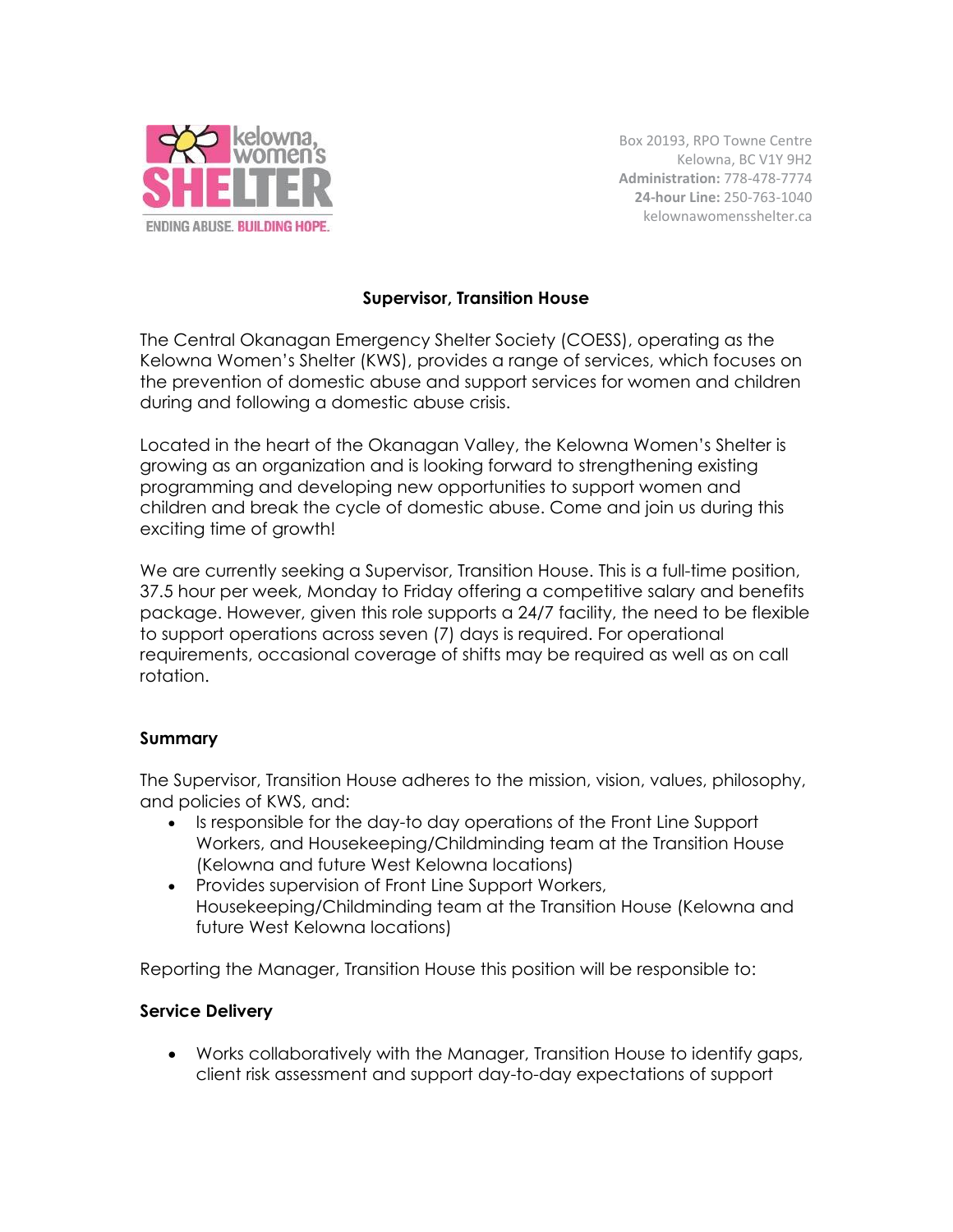work to provide a safe, caring, and supportive environment for women and their children

- Ensures the physical needs of food, shelter, and safety are provided for women and children in crisis, twenty-four (24) hours per day and seven (7) days per week
- Periodically reviews and assesses the suitability of referrals to internal and external programming
- Reviews and assesses the suitability of extensions in stay
- Responds to women's requests and/or concerns, in consultation with Manager, Transition House and transition house team as deemed necessary
- Responsible for required statistics and submission as requested

# **Leadership**

- In consultation with Manager, Transition House develops, coordinates, and facilitates regular team meetings
- In consultation with Manager, Programs & Services identifies training needs both in-house and external
- Facilitates and supports a positive and collaborative relationship between transition House and Housekeeping/Childminding team with other programs/departments, leadership teams, and volunteers
- Attends community meetings/tables as requested

## **Management**

- Supervises Front Line Support and Housekeeping/Childminding team sets clear expectations, reviews progress, provides feedback and guidance, and holds team members accountable.
- Ensures women and team file documentation and program information are maintained in an accurate, timely, professional, and confidential manner, meeting KWS, Funder, and sector standards
- Ensures required maintenance and reviews are completed for the transition house, and maintains the related fire and security equipment and procedures

## **Human Resources**

- Responsible for scheduling and monitoring of Transition House and Housekeeping/Childminding teams
- Approves timesheets, lieu timesheets, vacation requests, sick time, etc.
- Responsible for the onboarding and training of Transition House front line support workers, and housekeeping/childminding team
- Monitors and maintains documentation in respect to ongoing performance expectations and goals, and conducts performance reviews
- Responsible for recruitment, coaching, disciplinary actions, dismissals, and administration of the collective agreement up to and including